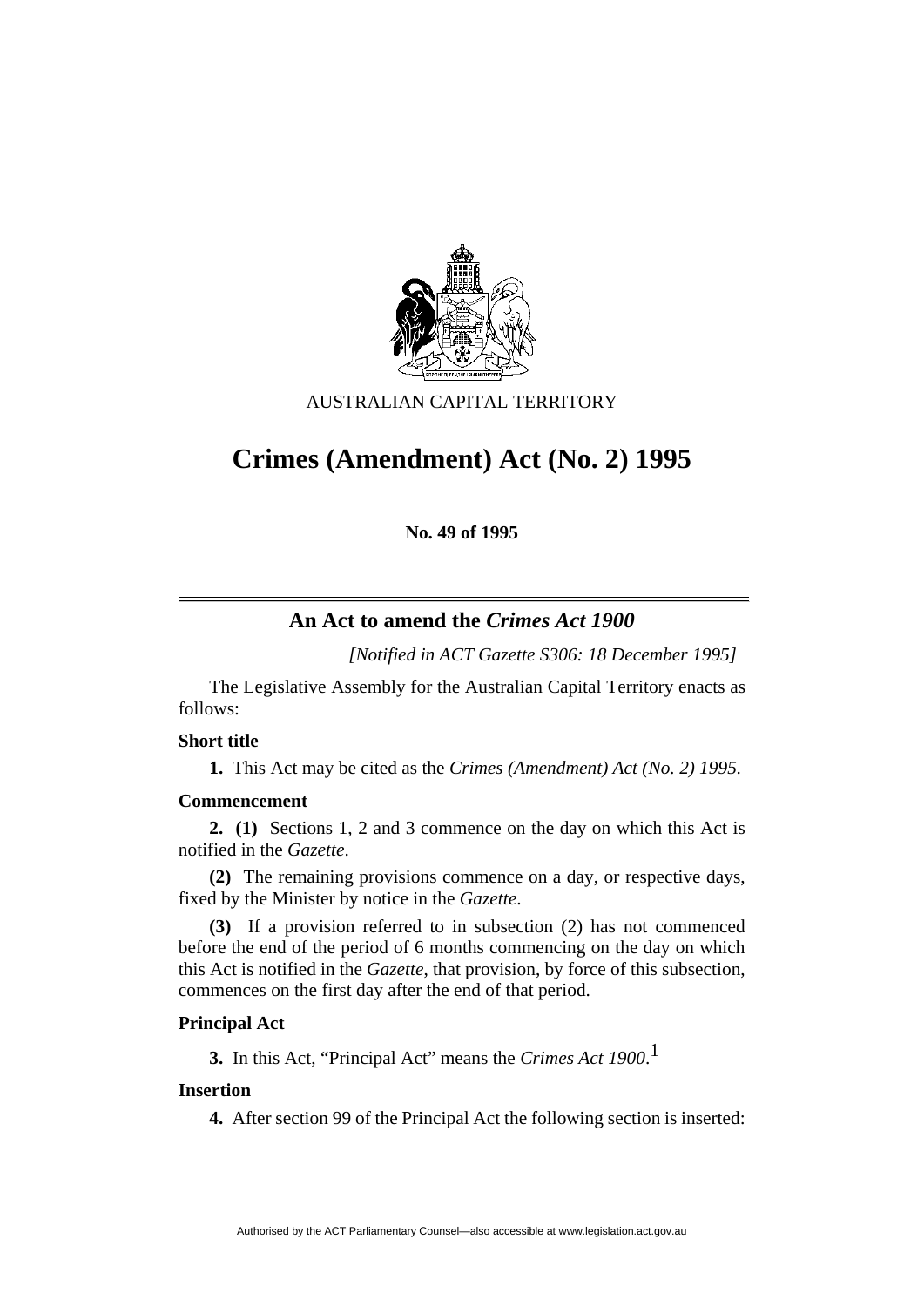#### **Minor theft**

"99A. A person who steals property the value of which does not exceed \$1,000 is guilty of an offence punishable, on conviction, by imprisonment for 6 months or a fine not exceeding 50 penalty units, or both.".

#### **Making off without payment**

**5.** Section 107 of the Principal Act is amended—

**(a)** by inserting after subsection (1) the following subsection:

"(1A) A person who dishonestly makes off without paying for goods supplied, or services provided, the value of which does not exceed \$1,000—

- (a) knowing that he or she is required or expected to pay immediately; and
- (b) intending to avoid payment of the amount due;

is guilty of an offence punishable, on conviction, by imprisonment for 6 months or a fine not exceeding 50 penalty units, or both."; and

**(b)** by omitting from subsection (2) "Subsection (1) does not apply" and substituting "Subsections (1) and (1A) do not apply".

## **Destroying or damaging property**

**6.** Section 128 of the Principal Act is amended by adding at the end the following subsection:

"(4) A person who, intentionally and without lawful excuse, and by means other than fire or explosive, destroys or damages property which—

- (a) belongs to another person, or to himself or herself and another person; and
- (b) does not exceed \$1,000 in value;

is guilty of an offence punishable, on conviction, by imprisonment for 6 months or a fine not exceeding 50 penalty units, or both.".